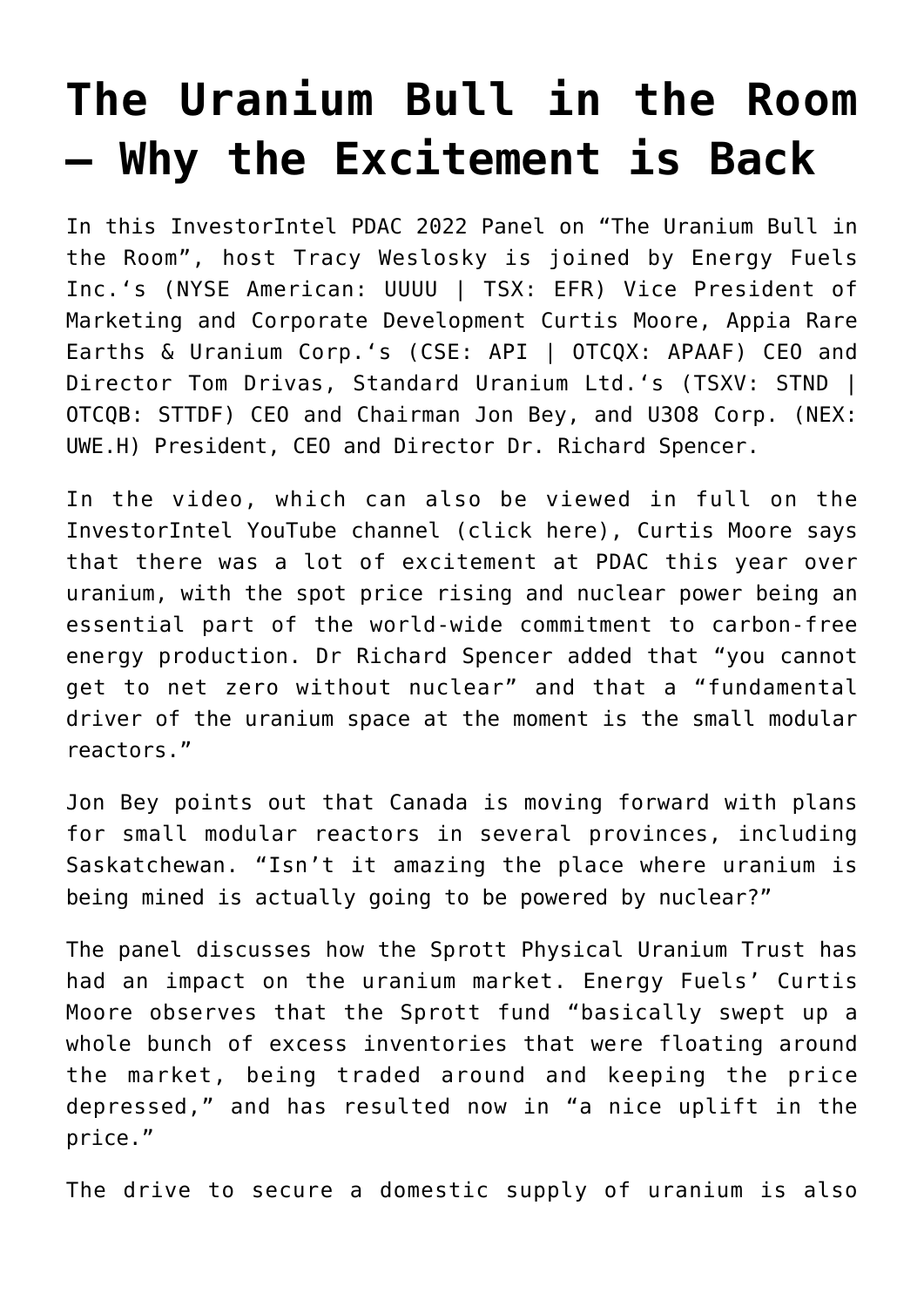discussed, as well as the concerns about "Russia controlling about two-thirds of the world's uranium resources." Tom Drivas says that with current geopolitical uncertainties "even eastern European countries are looking to uranium outside of Russia."

Don't miss other InvestorIntel videos. Subscribe to the InvestorIntel YouTube channel by [clicking here](https://www.youtube.com/c/InvestorIntel).

## **About Energy Fuels Inc.**

Energy Fuels is a leading U.S.-based uranium mining company, supplying  $U_3O_8$  to major nuclear utilities. Energy Fuels also produces vanadium from certain of its projects, as market conditions warrant, and is ramping up commercial-scale production of rare earth element ("**REE**") carbonate. Its corporate offices are in Lakewood, Colorado, near Denver, and all its assets and employees are in the United States. Energy Fuels holds three of America's key uranium production centers: the White Mesa Mill in Utah, the Nichols Ranch in-situ recovery ("**ISR**") Project in Wyoming, and the Alta Mesa ISR Project in Texas. The White Mesa Mill is the only conventional uranium mill operating in the U.S. today, has a licensed capacity of over 8 million pounds of  $U_3O_8$  per year, and has the ability to recycle alternate feed materials from third parties, to produce vanadium when market conditions warrant, and to produce REE carbonate from various uranium-bearing ores. Energy Fuels is also evaluating the potential to recover medical isotopes for use in targeted alpha therapy cancer treatments. The Nichols Ranch ISR Project is on standby and has a licensed capacity of 2 million pounds of  $U_3O_8$  per year. The Alta Mesa ISR Project is also on standby and has a licensed capacity of 1.5 million pounds of  $U_3O_8$  per year. In addition to the above production facilities, Energy Fuels also has one of the largest SK-1300/NI 43-101 compliant uranium resource portfolios in the U.S. and several uranium and uranium/vanadium mining projects on standby and in various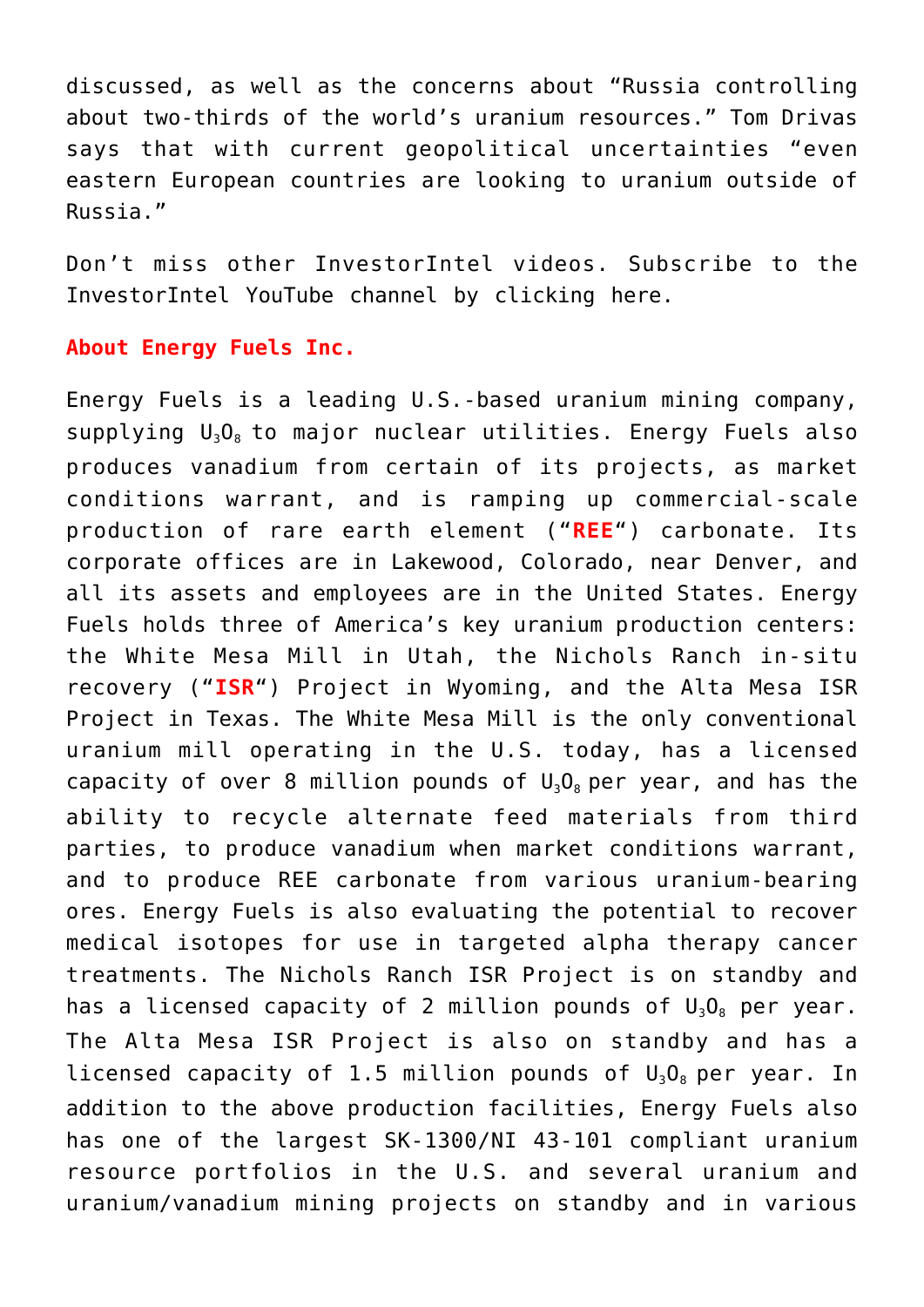stages of permitting and development.

To learn more about Energy Fuels Inc., [click here](https://www.energyfuels.com/)

## **About Appia Rare Earths & Uranium Corp.**

Appia is a Canadian publicly-listed company in the rare earth element and uranium sectors. The Company is currently focusing on delineating high-grade critical rare earth elements and gallium on the Alces Lake property, as well as exploring for high-grade uranium in the prolific Athabasca Basin on its Otherside, Loranger, North Wollaston, and Eastside properties. The Company holds the surface rights to exploration for 105,026 hectares (259,525 acres) in Saskatchewan. The Company also has a 100% interest in 12,545 hectares (31,000 acres), with rare earth element and uranium deposits over five mineralized zones in the Elliot Lake Camp, Ontario.

To learn more about Appia Rare Earths & Uranium Corp., [click](https://www.appiareu.com/) [here](https://www.appiareu.com/)

## **About Standard Uranium Ltd.**

Standard Uranium is a mineral resource exploration company based in Vancouver, British Columbia. Since its establishment, Standard Uranium has focused on the identification and development of prospective exploration stage uranium projects in the Athabasca Basin in Saskatchewan, Canada.

Standard Uranium's Davidson River Project, in the southwest part of the Athabasca Basin, Saskatchewan, is comprised of 21 mineral claims over 25,886 hectares. Davidson River is highly prospective for basement hosted uranium deposits yet remains relatively untested by drilling despite its location along trend from recent high-grade uranium discoveries.

To learn more about Standard Uranium Ltd., [click here](https://standarduranium.ca/)

**About U3O8 Corp.**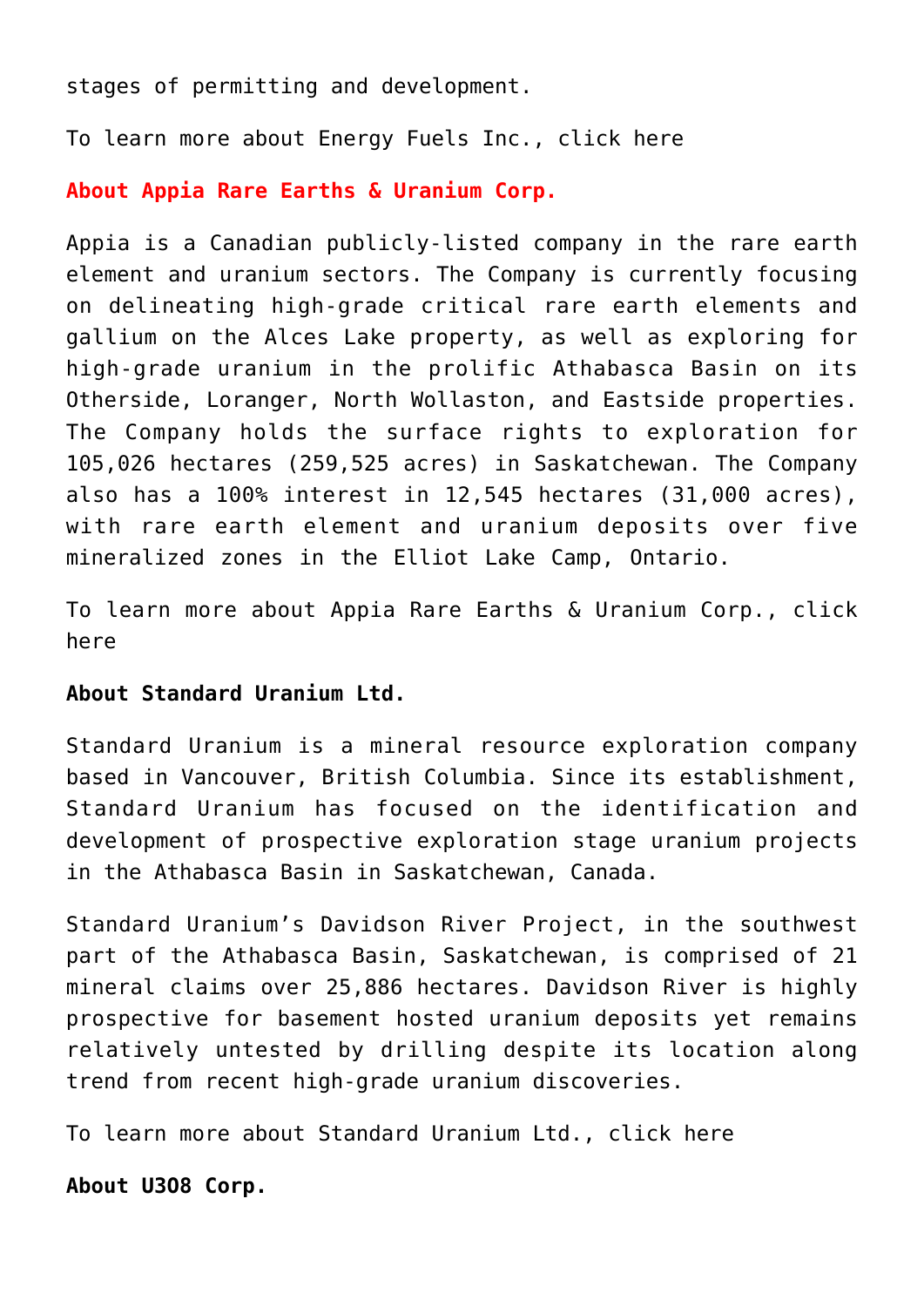U3O8 Corp. is focused on the development of the Berlin Deposit in Colombia. Apart from uranium for clean, nuclear energy, the Berlin Deposit contains battery commodities; nickel, phosphate and vanadium. Phosphate is a key component of lithium-ion ferro-phosphate ("LFP") batteries that are being used by BYD, Tesla and a growing list of electric vehicle manufacturers. Nickel is a component of various lithium-ion batteries, while vanadium is the element used in vanadium redox flow batteries. Neodymium, one of the rare earth elements contained within the Berlin Deposit, is a key component of powerful magnets that are used to increase the efficiency of electric motors and in generators in wind turbines.

The Company's mineral resource estimate for the Berlin Deposit was made in accordance with National Instrument 43-101. The preliminary economic assessment ("PEA") on the Berlin Deposit showed positive economics and highlighted areas in which both operating, and capital costs could be reduced to enhance the economics of the deposit. Extensive metallurgical test work showed that revenue streams would be dominated by uranium, phosphate, nickel, vanadium and rare earth elements, of which only two were considered in the economic assessment.

A PEA is preliminary in nature, it includes inferred mineral resources that are considered too speculative geologically to have the economic considerations applied to them that would enable them to be categorized as mineral reserves, and there is no certainty that the preliminary economic assessment will be realized.

To learn more about U3O8 Corp., [click here](http://www.u3o8corp.com/)

*Disclaimer: Energy Fuels Inc., and Appia Rare Earths & Uranium Corp. are advertorial members of InvestorIntel Corp.*

This interview, which was produced by InvestorIntel Corp., (IIC), does not contain, nor does it purport to contain, a summary of all the material information concerning the